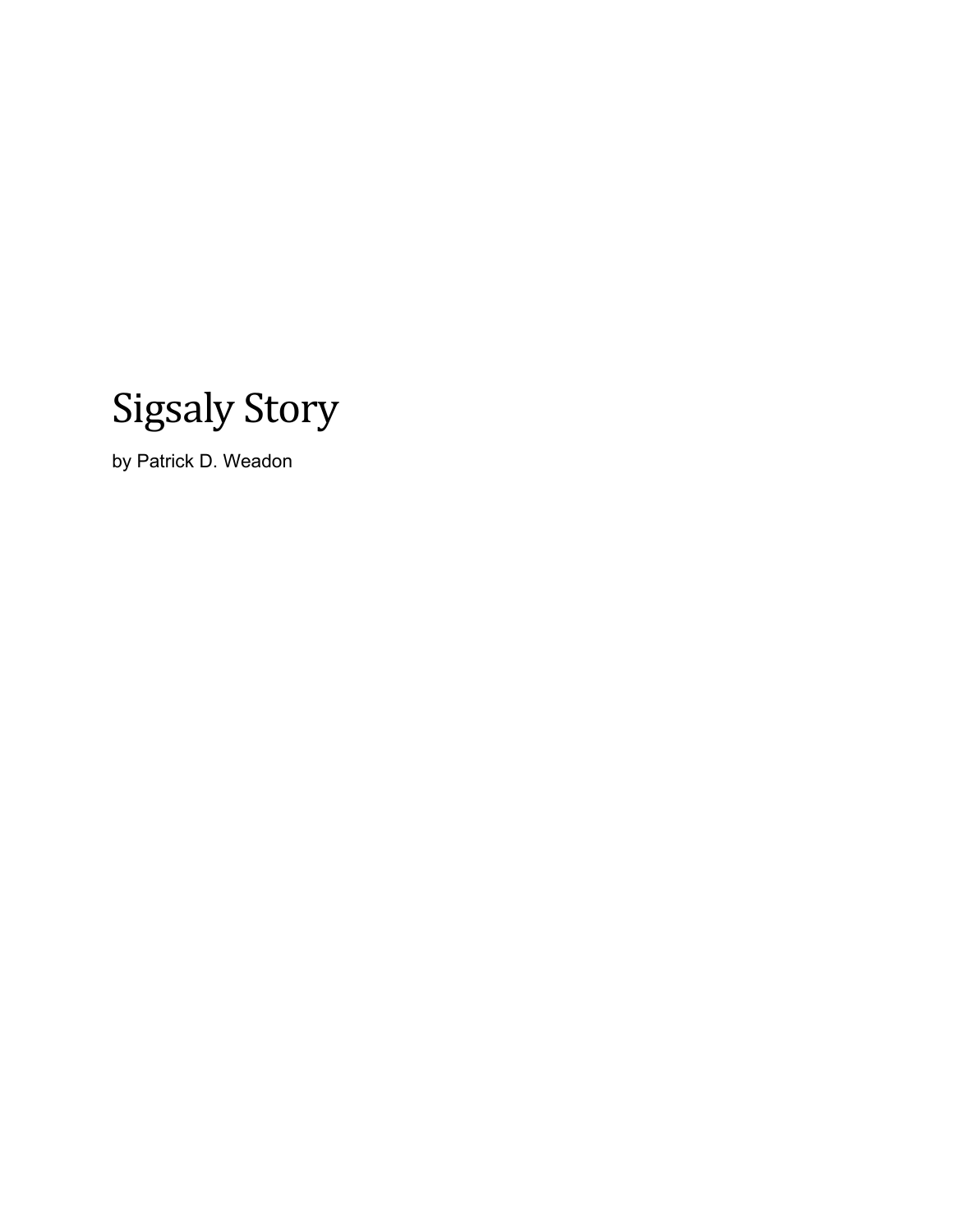# **Table of Contents**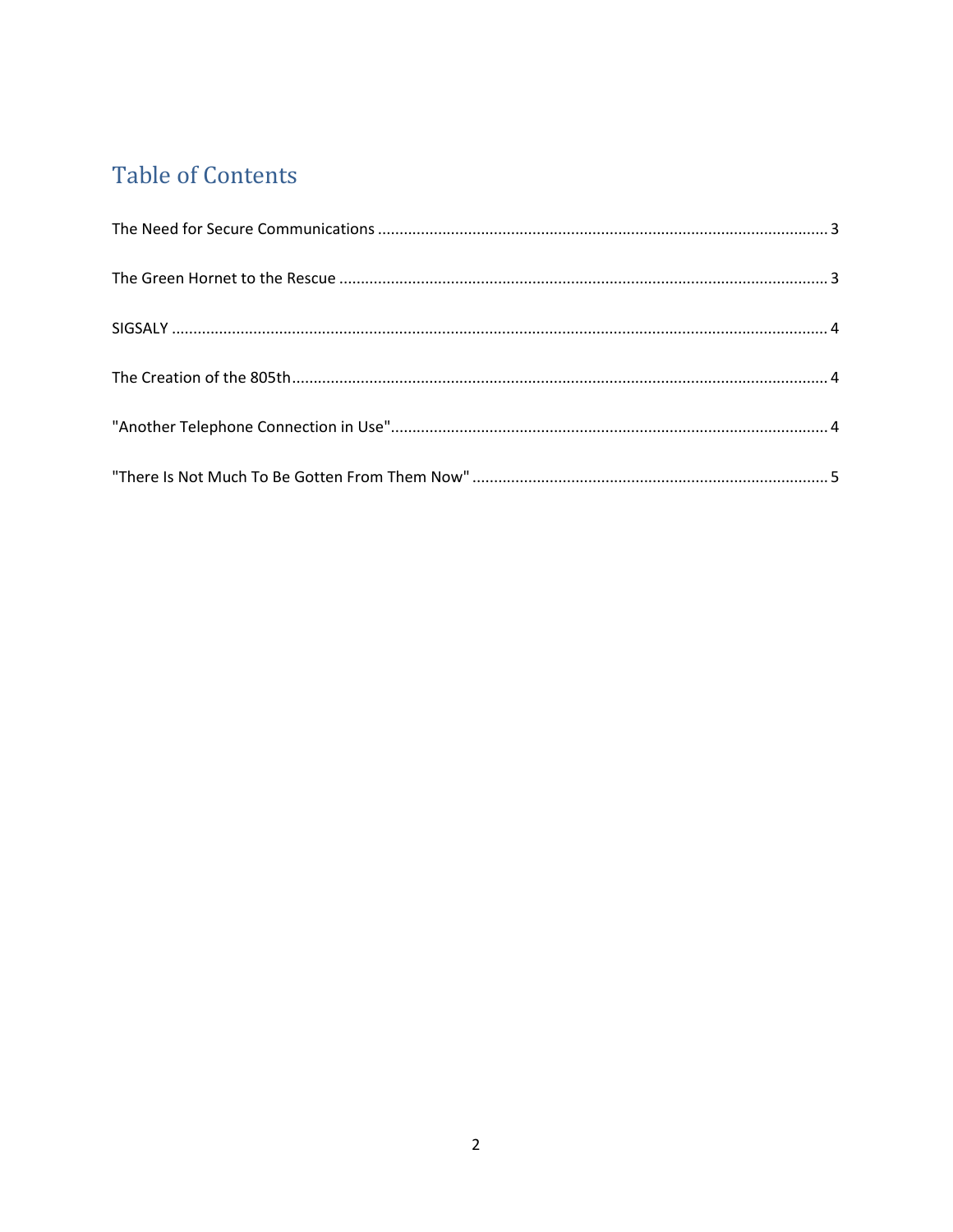### <span id="page-2-0"></span>The Need for Secure Communications

**Washington, D.C., 1941:** The morning of December 7 found General George Marshall, the U.S. Army Chief of Staff, facing a difficult decision. American codebreakers had deciphered Japanese diplomatic traffic that indicated Japan had given up on a political solution to its problems with the United States. This meant that the prospect of war with that nation was now a distinct possibility. With this critical information in mind, Marshall was determined that a general warning to his Pacific commands, including Hawaii, was in order; however, the quickest way to relay this potentially vital and classified information was by secure phone. At the time, the only available secure communications technology was the A-3 Scrambler system operated in New York by the American Telegraph and Telephone Co. Although the device was considered state of the art, it was based on 1920s technology and many, including Marshall, were concerned that it was not secure. Marshall's suspicions were more than on the mark. Unbeknownst to him at the time, in the fall of 1941, The Deutsche Reichspost, the German organization tasked with handling telephone and telegraph traffic, had broken the A-3.

Through the use of an intercept site located in a former youth hostel on the Dutch coast, the Third Reich had become adept at intercepting and breaking A-3 calls between President Franklin Roosevelt and other prominent political and military leaders, including Prime Minister Winston Churchill. Fearful that his warnings could fall into Japanese hands, Marshall declined to use the A-3 and decided to send the fateful message to Hawaii by coded radiotelegraph. *It arrived after the attack had concluded.*

Marshall's communications predicament was a clear illustration of the challenges facing U.S. military and political leaders in their attempts to communicate securely. Persistent communication problems convinced the United States and its allies that in order to prevail against the Axis powers, they must develop not only the means to read their adversaries' communications, but also the means to protect their own. With this in mind, efforts were begun to construct a safe and secure worldwide voice communications system for use by Allied military and political leaders.

#### <span id="page-2-1"></span>The Green Hornet to the Rescue

Efforts to create a secure voice system had existed since the 1920s. Some progress had been made, but as with the A-3, no device was able to offer complete security. In the early 1940's however, the situation began to improve. Bell Telephone Laboratories, under the direction of A. B. Clark (who later headed up the research and development effort at the fledgling NSA), and assisted by British mathematician Alan Turing, began work on what would become known as "the Green Hornet." The design of the system was based on earlier 1930s-era research on the transforming of voice signals into digital data. The device earned the nickname for the buzzing noise heard by someone attempting to eavesdrop on the conversation. The "buzz" closely resembled the theme song of the popular serial radio show of the time that went by the same title. In time, however, it acquired the more formal moniker of SIGSALY.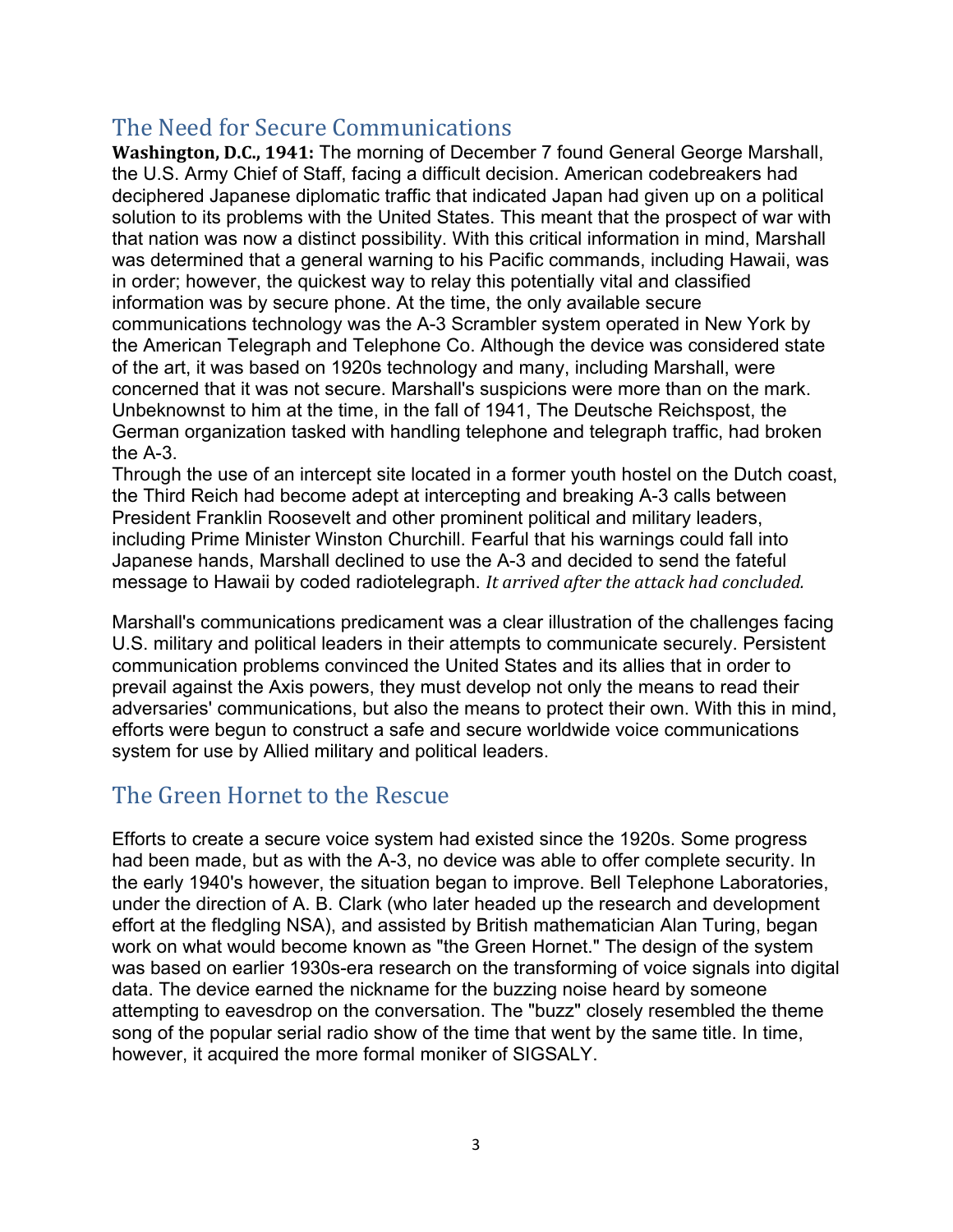## <span id="page-3-0"></span>**SIGSALY**

The device's success in protecting voice communications was due to a new development known as "pulse code modulation," the predecessor of such present-day innovations as digital voice, data and video transmission. It also was one of the earliest applications of spread spectrum technology, which was key to its effective operation. The U.S. Army awarded the first contract for the device in 1942; formal deployment followed in 1943. The SIGSALY terminal was massive. Consisting of 40 racks of equipment, it weighed over 50 tons, and featured two turntables which were synchronized on both the sending and the receiving end by an agreed upon timing signal from the U.S. Naval Observatory. (For a more detailed explanation of the engineering aspects of SIGSALY, see J.V. Boone and R.R. Peterson's work, The [Start](https://nsa.dod.afpims.mil/about/cryptologic-heritage/historical-figures-publications/publications/wwii/sigsaly-start-digital.shtml) of the Digital Revolution: SIGSALY Secure Digital Voice [Communications](https://nsa.dod.afpims.mil/about/cryptologic-heritage/historical-figures-publications/publications/wwii/sigsaly-start-digital.shtml) in World War [II,](https://nsa.dod.afpims.mil/about/cryptologic-heritage/historical-figures-publications/publications/wwii/sigsaly-start-digital.shtml) NSA Center for Cryptologic History, Ft. George G. Meade, Md.)

#### <span id="page-3-1"></span>The Creation of the 805th

The creation of SIGSALY was only part of the challenge required to construct a secure worldwide voice system. A cadre of highly skilled individuals was required to run the newly created device effectively. This requirement was fulfilled in 1942 by the formation of the 805th Signal Service Company. Their mission was to maintain and operate the SIGSALY communications secure network between army headquarters in Washington and overseas locations throughout the world. All personnel were hand-picked for their special talents and qualifications; the group included individuals with extensive backgrounds in electronics and telephony. Classes were originally held in New York City to allow instructors from Bell Labs easy access to the school and the students. In July 1944, both the school and the headquarters of the 805th were moved to the Pentagon in Washington. By that time, a total of 193 officers and men had been trained. The unit would eventually reach a total of 356 individuals: 81 officers and 275 enlisted men. These individuals were assigned to 12 separate detachments, each consisting of 5 officers and 10 enlisted men. Each detachment was expected to operate on a 24-hour basis.

## <span id="page-3-2"></span>"Another Telephone Connection in Use"

The SIGSALY system was inaugurated on 15 July 1943 in a conference between London and the Pentagon (the original plan had called for one of the terminals to be installed in the White House, but Roosevelt, aware of Churchill's penchant for calling at all hours of the night, had decided to have the Washington terminal moved to the Pentagon with extensions to the White House and the Navy Department building.) In London, the bulk of the SIGSALY equipment was stored in the basement of Selfridges Department Store, with an extension to Churchill's war room, approximately a mile away. With the coming of SIGSALY, the shortcomings of the less than effective A-3 were now a thing of the past. The Deutsche Reichspost began to notice that the Allied signals on the A-3 system had been drastically reduced, prompting the chief engineer of the Dutch intercept site to conclude that "there was another telephone connection in use between the United States and England." The two-pronged "provide and protect"